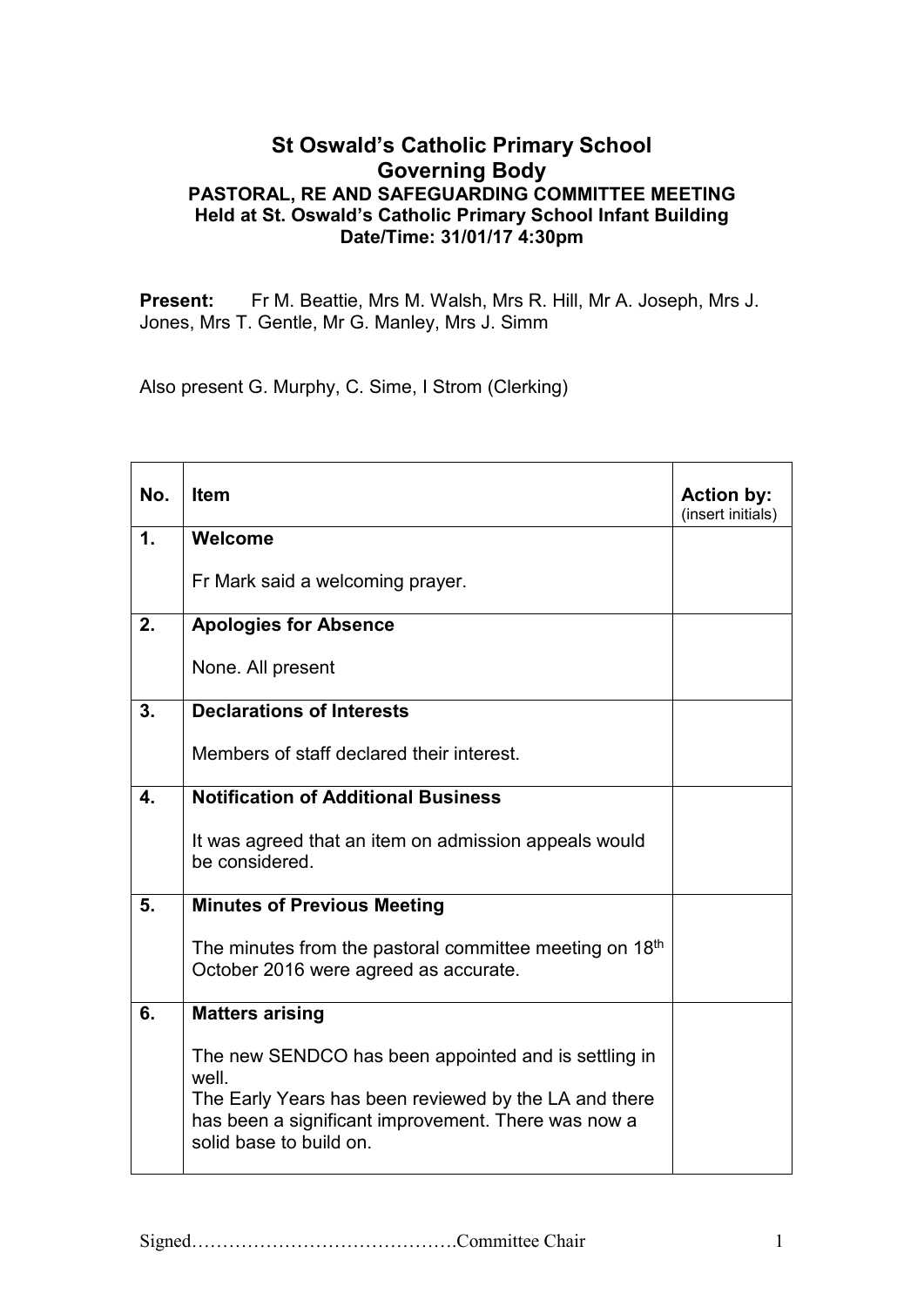| A governor asked what the difference was between<br>SEN and SEND. It was explained that the D had been<br>added to include specific the responsibility for pupils with<br>a disability.                                                                                                                                                                                                                                                                                                                                                                                                                                                                                                                                                                                                                                                                                                                                                                                                                                                                                                                                                                                                                                                                                                                                                                                                                                                                                                                                                                                                                                                                                                                                                                                                                                                            |                                                                              |
|----------------------------------------------------------------------------------------------------------------------------------------------------------------------------------------------------------------------------------------------------------------------------------------------------------------------------------------------------------------------------------------------------------------------------------------------------------------------------------------------------------------------------------------------------------------------------------------------------------------------------------------------------------------------------------------------------------------------------------------------------------------------------------------------------------------------------------------------------------------------------------------------------------------------------------------------------------------------------------------------------------------------------------------------------------------------------------------------------------------------------------------------------------------------------------------------------------------------------------------------------------------------------------------------------------------------------------------------------------------------------------------------------------------------------------------------------------------------------------------------------------------------------------------------------------------------------------------------------------------------------------------------------------------------------------------------------------------------------------------------------------------------------------------------------------------------------------------------------|------------------------------------------------------------------------------|
| The SENCO report had been previously distributed.<br>Governors commented that it was a very impressive<br>report. Governors were informed about the Pirate Writing<br>in Year 3 and Dragon Writing in Year 4. This was to<br>engage children in things that captured their imagination.<br>Miss Jones was currently spending a great deal of<br>energy fact finding and getting to know the pupils on the<br>SEN register but she has already started to introduce<br>some new ideas.                                                                                                                                                                                                                                                                                                                                                                                                                                                                                                                                                                                                                                                                                                                                                                                                                                                                                                                                                                                                                                                                                                                                                                                                                                                                                                                                                              |                                                                              |
| Change to SEN Provision – Mrs Walsh reported that a<br>number of factors meant that there was a look to change<br>how support for SEN was delivered in Liverpool. Funding<br>was an issue and so was the number of pupils requiring<br>support. There had been a 7% population growth in the<br>city so a different way of doing things was needed. There<br>is a large increase in ASD so links with health are being<br>strengthened to ensure correct diagnoses. Child and<br>Adolescent Mental Health Services) CAHMS is a high<br>priority. Governors asked how this would manifest itself<br>in school. They were informed that it could be through a<br>number of factors including anger issues, social,<br>emotional problems and being unable to access play and<br>lunchtimes. The school is lucky to have the services of<br>two Family Support Officers who make a huge<br>contribution to supporting pupils with these types of<br>issues. There will be more specialisms. St Oswald's has<br>been recognised for its strength in multi-agency working.<br>There will be more trading of services. For example, the<br>Educational Psychologist Service will cost around £7k<br>per year to buy in for any cases that are not attached to<br>an EHCP. The Family Support Service will cost around<br>£11k for 2 days per week, which would include travel and<br>report writing time. To employ someone full time in the<br>same role would cost around £30k per year. The school<br>safeguarding team comprises of the head, the two<br>deputies and the two family support officers. They meet<br>once per month to discuss complex issues and individual<br>cases. It is a good way of sharing information and<br>ensuring actions are followed up. Governors asked if<br>Operation Encompass was still effective. It is still in |                                                                              |
| Walsh explained that the consortium model devolved                                                                                                                                                                                                                                                                                                                                                                                                                                                                                                                                                                                                                                                                                                                                                                                                                                                                                                                                                                                                                                                                                                                                                                                                                                                                                                                                                                                                                                                                                                                                                                                                                                                                                                                                                                                                 |                                                                              |
|                                                                                                                                                                                                                                                                                                                                                                                                                                                                                                                                                                                                                                                                                                                                                                                                                                                                                                                                                                                                                                                                                                                                                                                                                                                                                                                                                                                                                                                                                                                                                                                                                                                                                                                                                                                                                                                    | <b>SEND Update</b><br>effect but not as often as when it first launched. Mrs |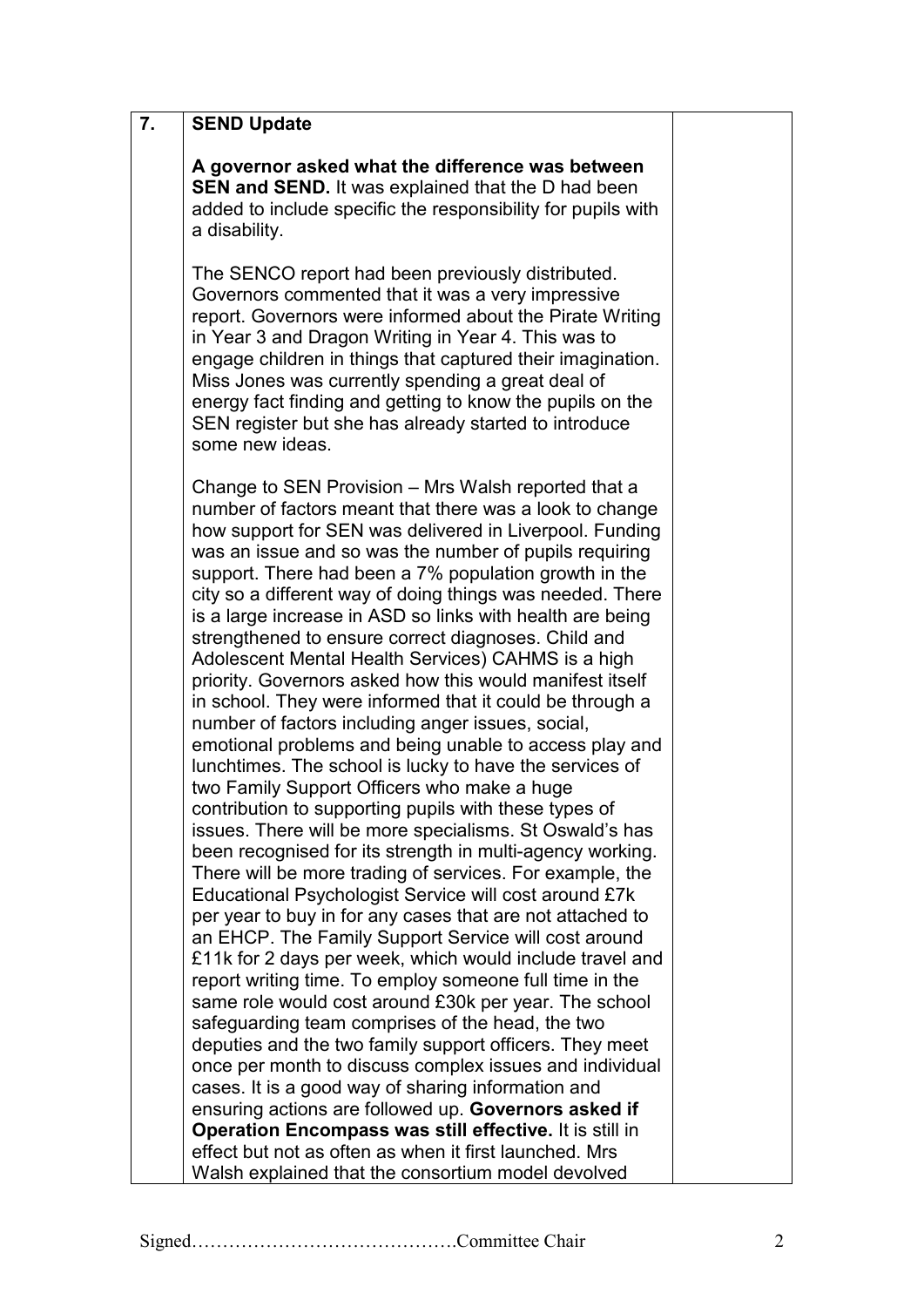|     | funding and accountability to local areas for them to<br>make priority decisions. Governors commented that they<br>were proud that the school was providing such an<br>excellent service but were concerned about the amount<br>of responsibility being shifted onto schools.<br>Local Offer – A report was previously distributed. It was<br>explained that the school has a notional SEN budget of<br>£365k built into the school budget. This is based on the<br>school census. It means that to support a pupil with SEN,<br>the school must find the first £6k. Fully costed provision<br>maps are provided for each pupil requiring one and this<br>supports the applications for top up funding if the support<br>is costed at over £6k.<br>SEN Policy – This was distributed previously. Governors<br>agreed the policy.<br>SEND Information report – The previously distributed |  |
|-----|------------------------------------------------------------------------------------------------------------------------------------------------------------------------------------------------------------------------------------------------------------------------------------------------------------------------------------------------------------------------------------------------------------------------------------------------------------------------------------------------------------------------------------------------------------------------------------------------------------------------------------------------------------------------------------------------------------------------------------------------------------------------------------------------------------------------------------------------------------------------------------------|--|
|     | report was noted.                                                                                                                                                                                                                                                                                                                                                                                                                                                                                                                                                                                                                                                                                                                                                                                                                                                                        |  |
| 8.  | <b>Safeguarding report</b>                                                                                                                                                                                                                                                                                                                                                                                                                                                                                                                                                                                                                                                                                                                                                                                                                                                               |  |
|     | Mrs Walsh reported to governors that 2 children had left<br>the school due to safeguarding issues. Governors<br>asked for more details. Mrs Walsh provided the<br>background and governors thanked her for her response<br>to the issues.                                                                                                                                                                                                                                                                                                                                                                                                                                                                                                                                                                                                                                                |  |
| 9.  | <b>RE</b> report                                                                                                                                                                                                                                                                                                                                                                                                                                                                                                                                                                                                                                                                                                                                                                                                                                                                         |  |
|     | The report from Mr Dunn was tabled. The Year of Mercy<br>celebration in church was a highlight of the term. The<br>special intentions tree is still being used and classes<br>have been to use it together. The CAFOD appeal was<br>successful. Pupils learnt the value of small gifts building<br>into something bigger. Governors commented on how<br>well received the Posada had been.                                                                                                                                                                                                                                                                                                                                                                                                                                                                                               |  |
| 10. | <b>Attendance report</b>                                                                                                                                                                                                                                                                                                                                                                                                                                                                                                                                                                                                                                                                                                                                                                                                                                                                 |  |
|     | The attendance report had previously been distributed.<br>The overall attendance was 93.1% up to January 20 <sup>th</sup><br>which was below target but there was often a dip at the<br>time of year due to winter illnesses. Governors asked<br>what work was being done with the pupils<br>considered persistently absent. This is a significant<br>piece of work and there are a number of strands for<br>dealing with the problem. The Education Welfare Officer<br>(EWO) from the LA has a caseload of 12 families that                                                                                                                                                                                                                                                                                                                                                             |  |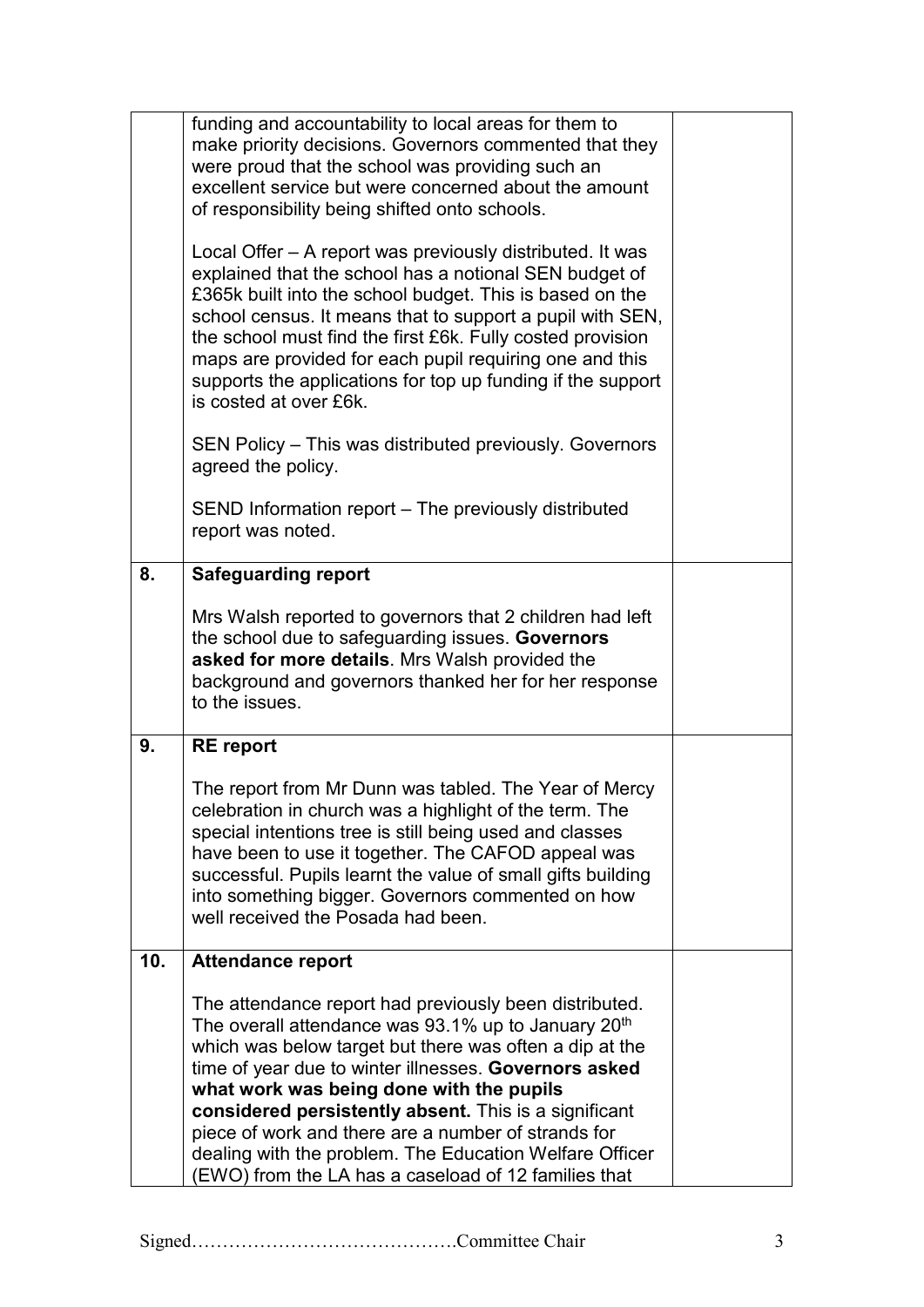|     | she is preparing for court action. There are regular<br>attendance meetings held by the deputies and FSO with<br>parents of pupils that fall into or are in danger of falling<br>into the persistently absent category. This is to try to<br>prevent their cases being taken up by the EWO.<br>Governors asked if the EWO had benefitted the<br>school. The EWO has worked with hard to reach<br>families and some of them had now started to engage<br>where previously they had not. A governor asked what<br>the consequences from a court case could be. It<br>could range from a conditional discharge to a fine of up<br>to £1k. A governor asked if the persistently absent<br>children was a parental problem or were the pupils<br>refusing to attend. There are some pupils who refuse to<br>attend school but the largest proportion is down to<br>parent. There are also some medical reasons for long<br>term and persistent absence that is dealt with in an<br>appropriate way to try to maximise attendance. Some<br>parents are encouraged to call school if they are<br>struggling to get children to attend so that we can<br>support them at an early stage. |  |
|-----|----------------------------------------------------------------------------------------------------------------------------------------------------------------------------------------------------------------------------------------------------------------------------------------------------------------------------------------------------------------------------------------------------------------------------------------------------------------------------------------------------------------------------------------------------------------------------------------------------------------------------------------------------------------------------------------------------------------------------------------------------------------------------------------------------------------------------------------------------------------------------------------------------------------------------------------------------------------------------------------------------------------------------------------------------------------------------------------------------------------------------------------------------------------------------------|--|
| 11. | <b>Policies for ratification</b>                                                                                                                                                                                                                                                                                                                                                                                                                                                                                                                                                                                                                                                                                                                                                                                                                                                                                                                                                                                                                                                                                                                                                 |  |
|     | All policies had been previously distributed.                                                                                                                                                                                                                                                                                                                                                                                                                                                                                                                                                                                                                                                                                                                                                                                                                                                                                                                                                                                                                                                                                                                                    |  |
|     | Mobile Phone Policy - Specifically sensitive regarding<br>cameras on phones. Staff should not use the phones in<br>areas that children would be in. It was also identified that<br>parents would be allowed to use their phones to take<br>photos at assemblies but would be reminded that the<br>photographs were for private use only and should not be<br>shared on social media. Signs in reception would alert<br>visitors to the policy. Governors agreed the policy.                                                                                                                                                                                                                                                                                                                                                                                                                                                                                                                                                                                                                                                                                                      |  |
|     | Governors asked how policies were communicated                                                                                                                                                                                                                                                                                                                                                                                                                                                                                                                                                                                                                                                                                                                                                                                                                                                                                                                                                                                                                                                                                                                                   |  |
|     | to parents. All policies are published on the website.<br>Governors suggested sending a reminder to parents to<br>look at the website when policies were updated.                                                                                                                                                                                                                                                                                                                                                                                                                                                                                                                                                                                                                                                                                                                                                                                                                                                                                                                                                                                                                |  |
|     | A governor asked if all policies were statutory. They<br>were informed that there were a number of statutory<br>policies that all schools must have but many policies<br>were to ensure good practice and consistency and some<br>introduced as a response to situations and the<br>developing technologies and environments the school<br>worked within.                                                                                                                                                                                                                                                                                                                                                                                                                                                                                                                                                                                                                                                                                                                                                                                                                        |  |
|     | Intimate Care Policy – Governors were informed that<br>some pupils arrive in nursery without being toilet trained.                                                                                                                                                                                                                                                                                                                                                                                                                                                                                                                                                                                                                                                                                                                                                                                                                                                                                                                                                                                                                                                               |  |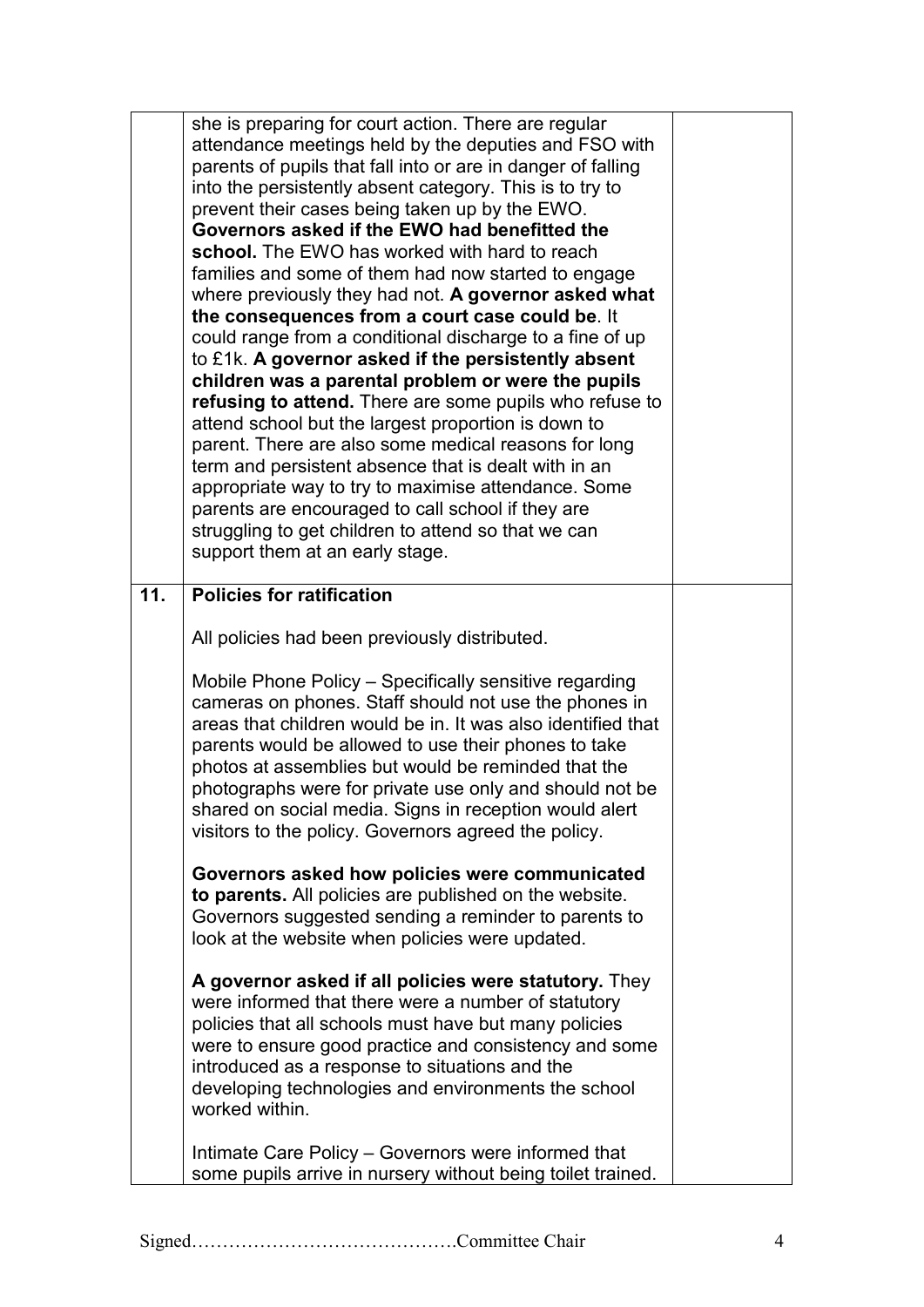|     | They were advised that the nursery and staff were not<br>equipped for routinely changing. It was possible to<br>manage occasional accidents. It was also difficult for<br>staff to change a child in pairs due to the requirements of           |  |
|-----|-------------------------------------------------------------------------------------------------------------------------------------------------------------------------------------------------------------------------------------------------|--|
|     | adult pupil ratios in the nursery. A governor asked if<br>this made the staff feel vulnerable. It was likely that<br>this was the case. Governors agreed the policy.                                                                            |  |
|     | Dignity at work policy & procedure - The policy, having<br>been previously distributed, was agreed by governors.                                                                                                                                |  |
|     | Head lice policy - The policy, having been previously<br>distributed, was agreed by governors                                                                                                                                                   |  |
|     | Feedback Policy - The policy, having been previously<br>distributed, was agreed by governors.                                                                                                                                                   |  |
|     | Lost or missing child policy - The policy, having been<br>previously distributed, was agreed by governors.                                                                                                                                      |  |
|     | Non collection of child policy - The policy, having been<br>previously distributed, was agreed by governors.                                                                                                                                    |  |
|     | Equality Statement - The policy, having been previously<br>distributed, was agreed by governors.                                                                                                                                                |  |
|     | Health and Safety Policy - The policy, having been<br>previously distributed, was agreed by governors.                                                                                                                                          |  |
|     | Principals informing our Behaviour Policy - The policy,<br>having been previously distributed, was agreed by<br>governors.                                                                                                                      |  |
|     | Freedom of Information policy - The policy, having been<br>previously distributed, was agreed by governors.                                                                                                                                     |  |
| 12. | <b>Term dates 2017 - 18</b>                                                                                                                                                                                                                     |  |
|     | The term dates had been distributed prior to the meeting.<br>Governors agreed them.                                                                                                                                                             |  |
| 13. | <b>Notified business</b>                                                                                                                                                                                                                        |  |
|     | Mrs Walsh informed the governors of a situation<br>regarding an application for a place in Year 3. A family<br>with limited English language skills applied for a place for                                                                     |  |
|     | their child in November. Initially a place was available for<br>them. They had asked to be contacted by text as they<br>could have texts translated. They were invited into school<br>to discuss the admission by text. But they never arrived. |  |